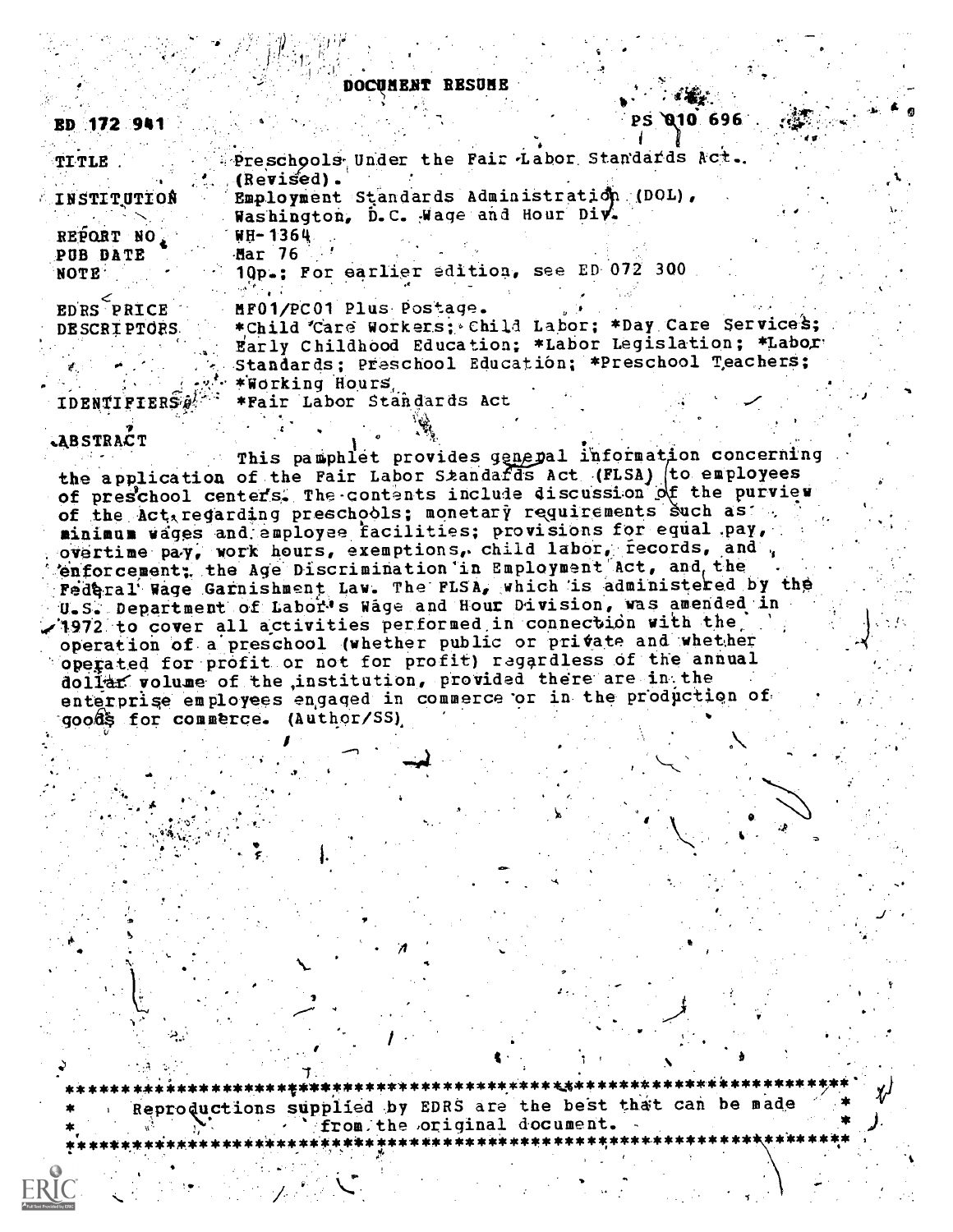

S. DEPARTMENT OF HEALTH. EDUCATION & WELFARE<br>NATIONAL INSTITUTE OF EDUCATION THIS DOCUMENT HAS BEEN REPRO-<br>SOUCED EXACTLY AS RECEIVED FROM<br>THE PERSON OR ORGANIZATION ORIGINA



U.S. Department of Labor **Employment Standards Administration** Wage and Hour Division

WH Publication 1364 (Revised March 1976)

ED17294

**SOLD696** 

ERIC





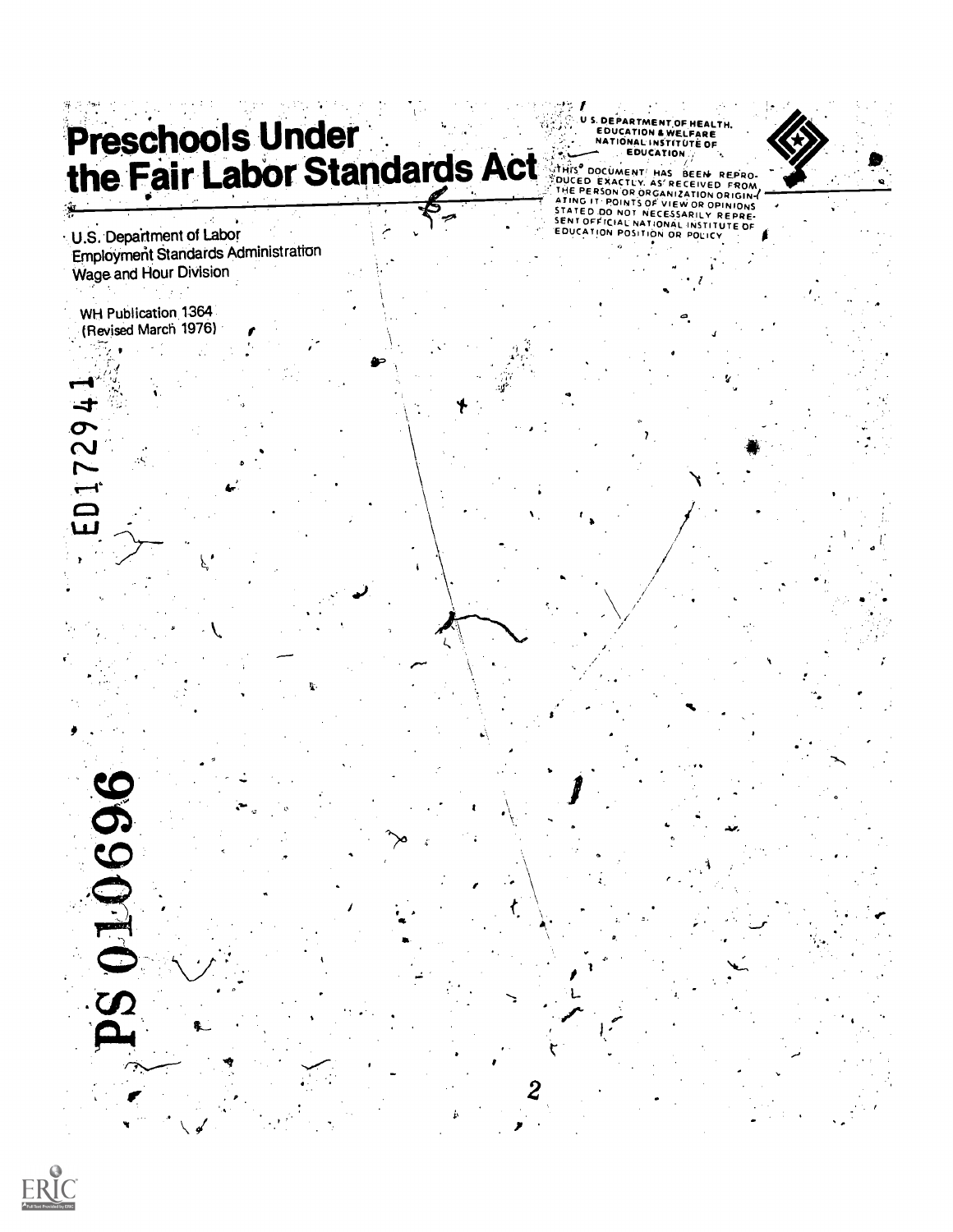The Fair Labor Standards Act does not require vacation or severance pay,  $\sigma$  a discharge notice; nor does it set  $\tau$ limit on the number of hours of work for persons  $10$ years of age and over. It does not require an employer. to give employees the day off on holidays. If the emp1oyee does work, on a holiday, time and one-half, qr any other premium holiday rate is not required. Under'the Act holidays, like Saturdays and Sundays, are treated like any other day. Whether time off is granted of premium rates paid depends on the employment agreement.

/

NOTE

This publication is for general information and is not to be considered in the same light as official statements of .position contained in Interpretative Bulletins and other such releases formally adopted and published in the Federal Register. /

I

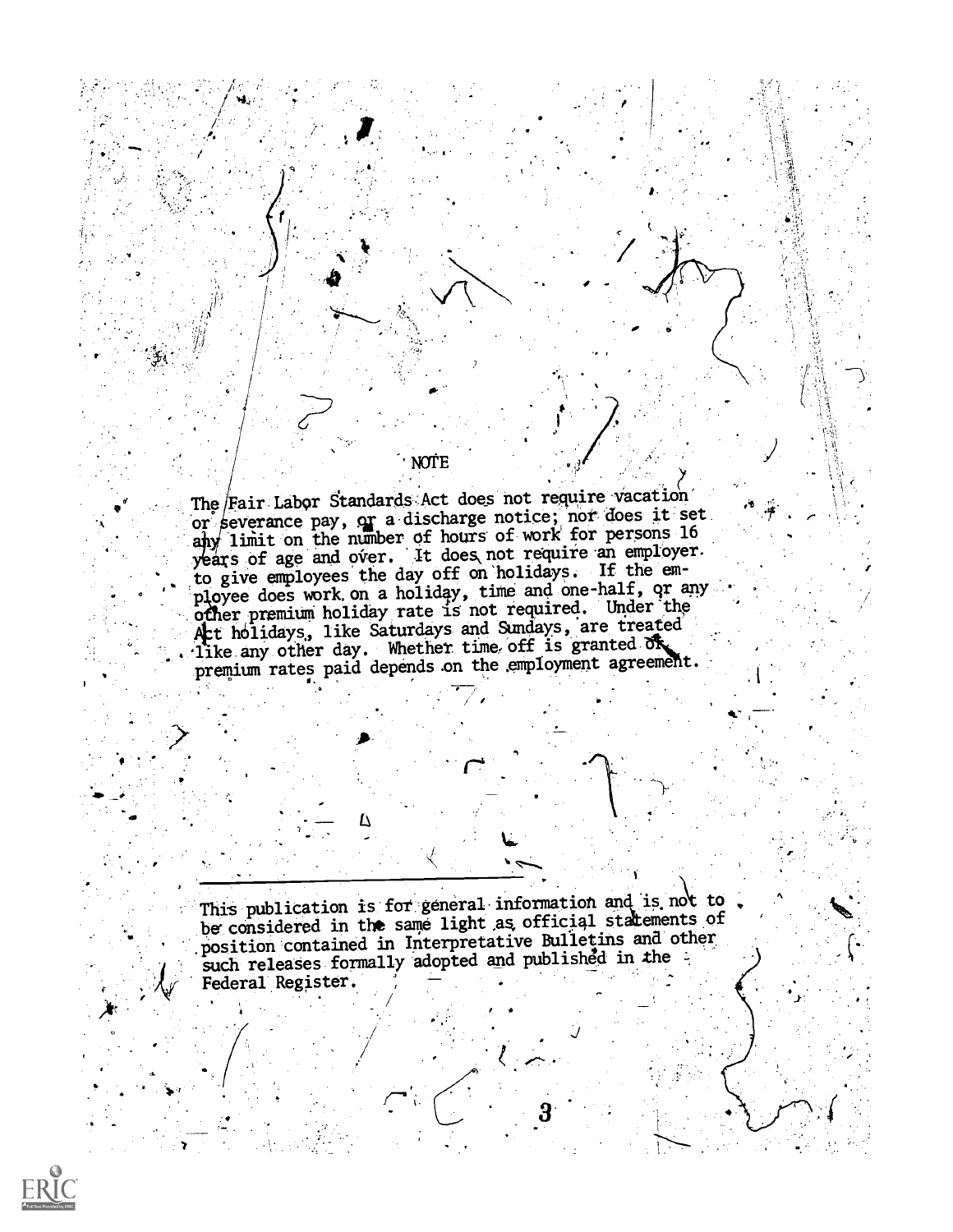### U. S. DEPARTMENT OF LABOR Employment Standards Administration Wage and Hour Division Washington,  $D. C. 20210$ .

# PRESCHOOLS UNDER THE FAIR LABOR STANDARDS ACT

The Fair Labor Standards Act contains minimum wage, equal pay, This pamphlet provides general information concerning the application of this Act to employees of preschool centers.

The Act is administered by the U.S. Department of Labor's Wage and Hour Division. If you have specific questions about the statutory requirements, consult the nearest office of the Division for answers to your questions. Offices are listed in the telephone directory under Department of Labor in the U.S. Government listing.

### **GENERAL STATEMENT**

The Education Amendments of 1972 (amending the Higher Education Act of 1965), amended the Fair Labor Standards Act and extended enterprise coverage to all activities performed in connection with the operation of a preschool (whether public or private or whether operated for profit of not for profit) regardless of the annual dollar volume of the institution, provided there are in the enterprise employees engaged in commerce or in the production of goods for commerce, including employees who handle, sell or otherwise work on goods which have been moved in or produced for such commerce.

This condition for coverage under the Act is met if the enterprise has two or more employees whose duties regularly include work related to ordering or receiving materials or supplies used in its operations such as food, books, toys, etc., from other States, or handling, selling, or otherwise working on such goods which have originated outside the State. (Note: Any establishment which has as its only regular employees members of the owner's immediate family is not considered an enterprise under the Act.)

A preschool is any enterprise as discussed above which provides for the care and protection of infants or preschool children outside their'own homes during any portion of a 24-hour day. The term "preschool" includes any establishment or institution which accepts for enrollment children of preschool age for purposes of providing custodial, educational, or developmental services designed to prepare the children for school in the years before they enter the elementary school grades.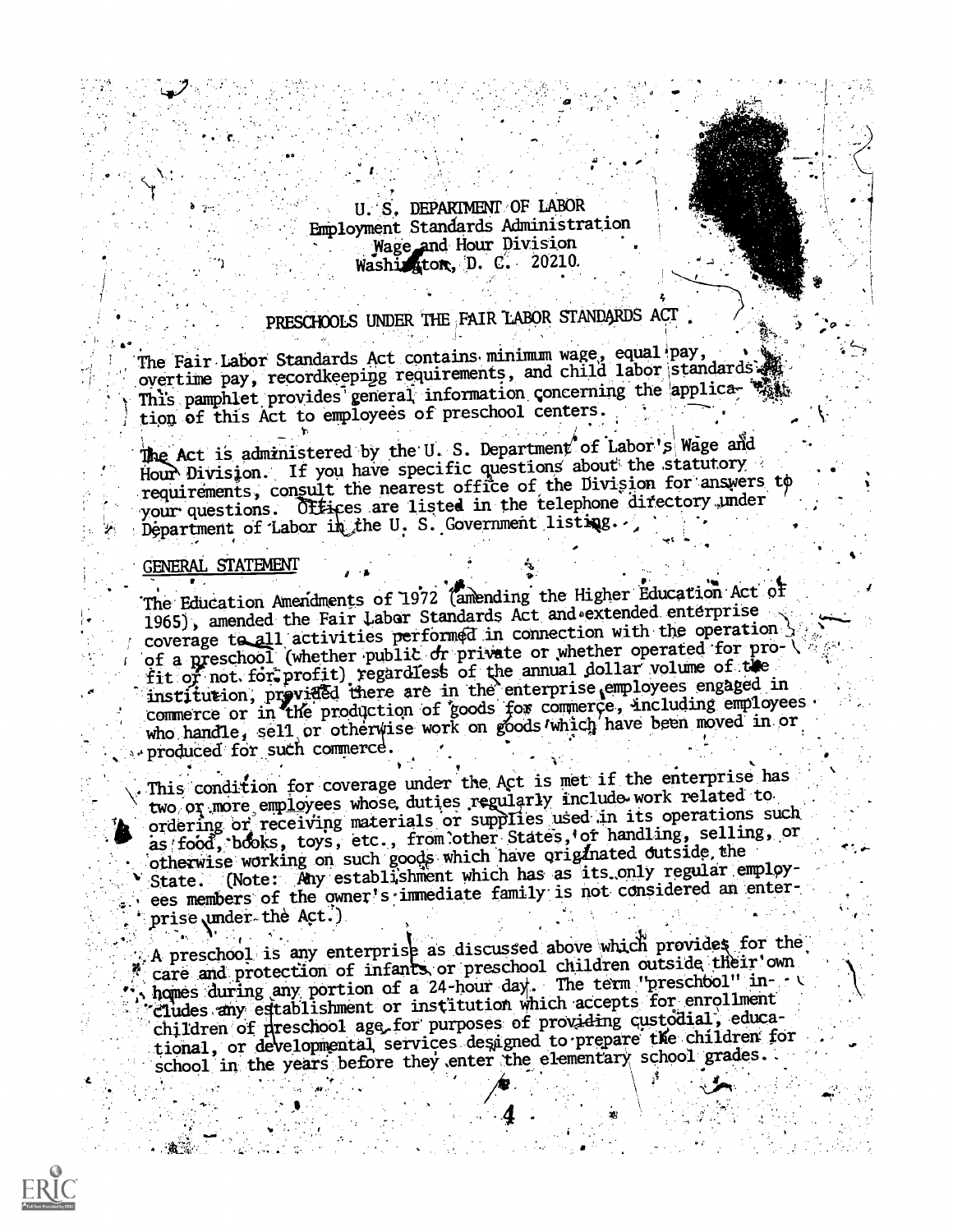This includes day care centers, nursery schools, kindergartens, head. start programs and any similar facility primarily engaged in the care and protection of preschool. children.

Employees of preschools employed at central locations where the operations of the centers are administered or serviced and whose work involves duties in connection with the operation of the centers are within the coverage of the Act. For example, coverage extends to clerical workers performing duties in connection with the purchasing or distribution of supplies or equipment for the centers, and to mechanics servicing vehicles. or other equipment used in the centers' operations.

 $\mathcal{L}^{\mathcal{A}}_{\mathcal{A}}(\mathcal{A})=\mathcal{L}^{\mathcal{A}}_{\mathcal{A}}(\mathcal{A})$ Volunteer services: Individuals who volunteer their services, usually on a part-time basis, to a preschool not as employees or in contemplation of pay are not considered employees within the meaning of the Act. For example, mothers, may assist in a preschool as a public duty to maintain effective services for their children, or fathers may drive a bus to take a group of children on a trip without creating an employer-employee relationship. On the other hand, a bookkeeper could not be treated both as an employee and an unpaid volunteer bookkeeper for the same institution.

Nuns, priests, lay brothers, ministers, deacons, and other members of religious orders who serve pursuant to their religious obligations in a preschool operated by their church or religious order are not considered to be employees. However, the fact that such a person is a member of  $\pi$ religious order does not preclude an employee-employer relationship : / with a State or secular institution.

BASIC MONETARY REQUIREMENTS

Minimum wages: Employees of preschools must be paid at least \$2.20 an hour  $\sqrt{62.30}$  an hour beginning January 1, 1977). Employees in Puerto Rico, the Virgin Islands and American Samoa must be paid the minimum wage established by industry wage orders.

Facilities Furnished to Employees of the preschool: Where meals,. lodging, or other facilities are customarily provided for the benefit of the workers, their reasonable cost or fair value is considered as wages paid, under section 3(m) of the Act. This section also provides that such costs shall not be included as part of wages to the extent that they are excluded therefrom by the terms of a bona fide collective bargaining agreement. Reasonable cost is defined in Regulations, Part 531, as the actual cost to the employer without a profit.

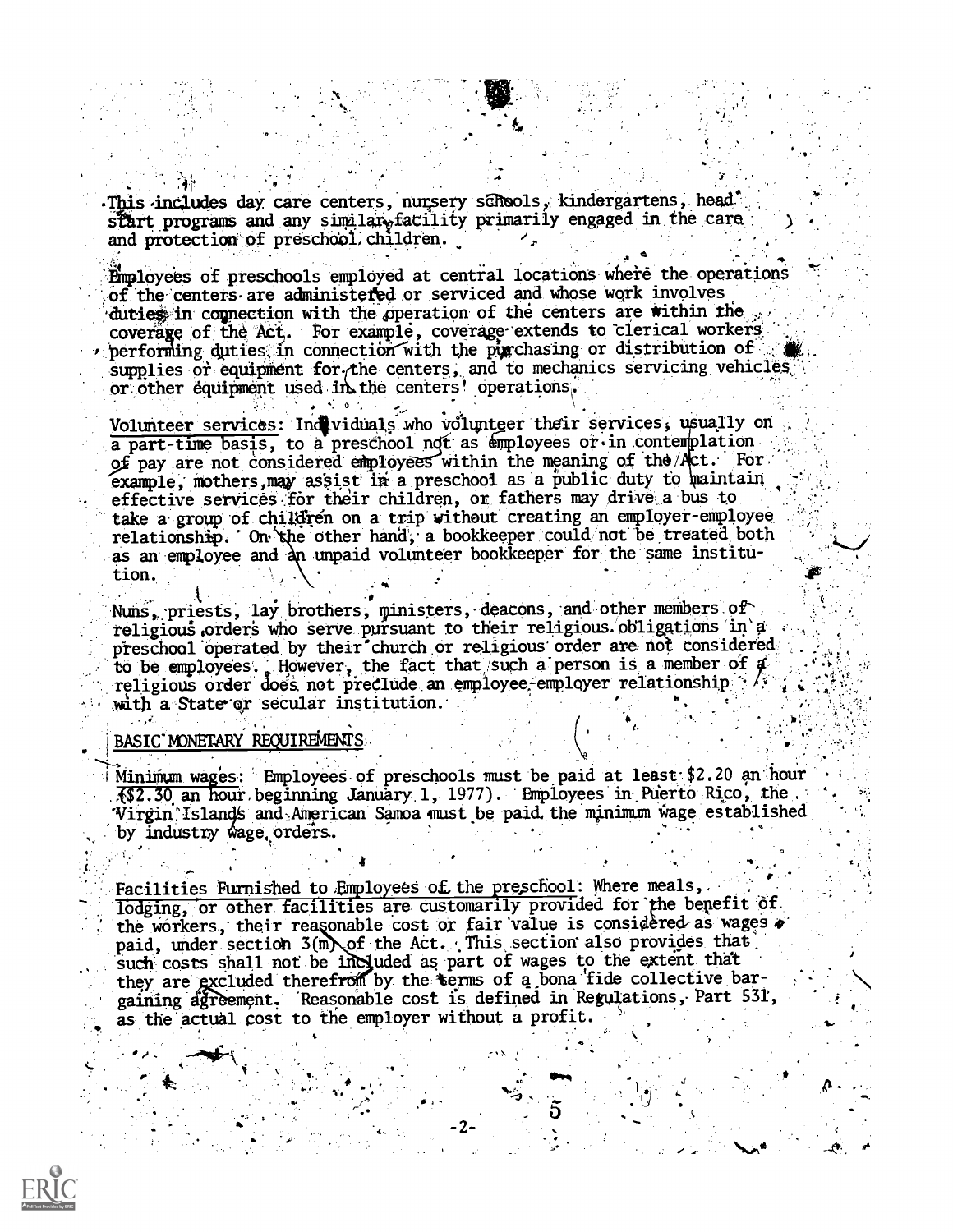The cost of facilities furnished by the employer primarily for the employer's benefit instead of the worker's, may not be included in computing wages. For example, the cost of furnishing and laundering imiforms, where required by the employer or by the nature of the job, may not be charged to the employee where such charge would reduce the wages paid in any workweek below the required minimum wage.

. .

## EQUAL PAY PROVISIONS,

Under the equal pay provisions of the Act, the employer may not discriminate on the basis of sex by paying employees of one sex at rates elower than those paid employees of the opposite sex in the same establishment for doing equal work on jobs requiring substantially equal skill,<br>seffort, and responsibility, and which are performed under similar working. employees are subject to the minimum wage provisions of the Act are entitled to the benefits of the equal pay provisions. Also entitled to the benefits of the equal pay provisions are employees employed in bonat fide executive, administrative, or professional capacilies (including any employee employed in the capacity of academic administrative personnel or teacher in elementary or secondary schools), as defined in 29 CFR Part 541 even though otherwise exempt from the Act's minimum wage and overtime pay provisions.  $\vee$ 

Exceptions are provided under the Act where it can, be shown that a wage differential is based on a seniority system, a merit system, a system measuring earnings by quantity or quality of production, or on any other factor other than sex.

An employer who is paying a wage differential in violations of the equal pay provisions of the Act may not reduce the wage rate of any employee. if order to comply with these provisions. Wages withherd in violations of the equal pay provisions have the status of unpaid minimum wages or unpaid overtime compensation under the Ast, and back wages due under the equal pay provisions are subject to the same methods of recovery as any other wages due under the Act.

The law prohibits any labor organization, or its agents, representing employees of an employer having employees subject to the minimum wage provisions of the Act, from causing or attempting to cause the employer to discriminate against an employee in violations of the equal pay provisions:

### **OVERTIME**

The Fair Labor Standards Act requires the payment of at least one and one-half times the regular rate of pay to covered, nonexempt employees

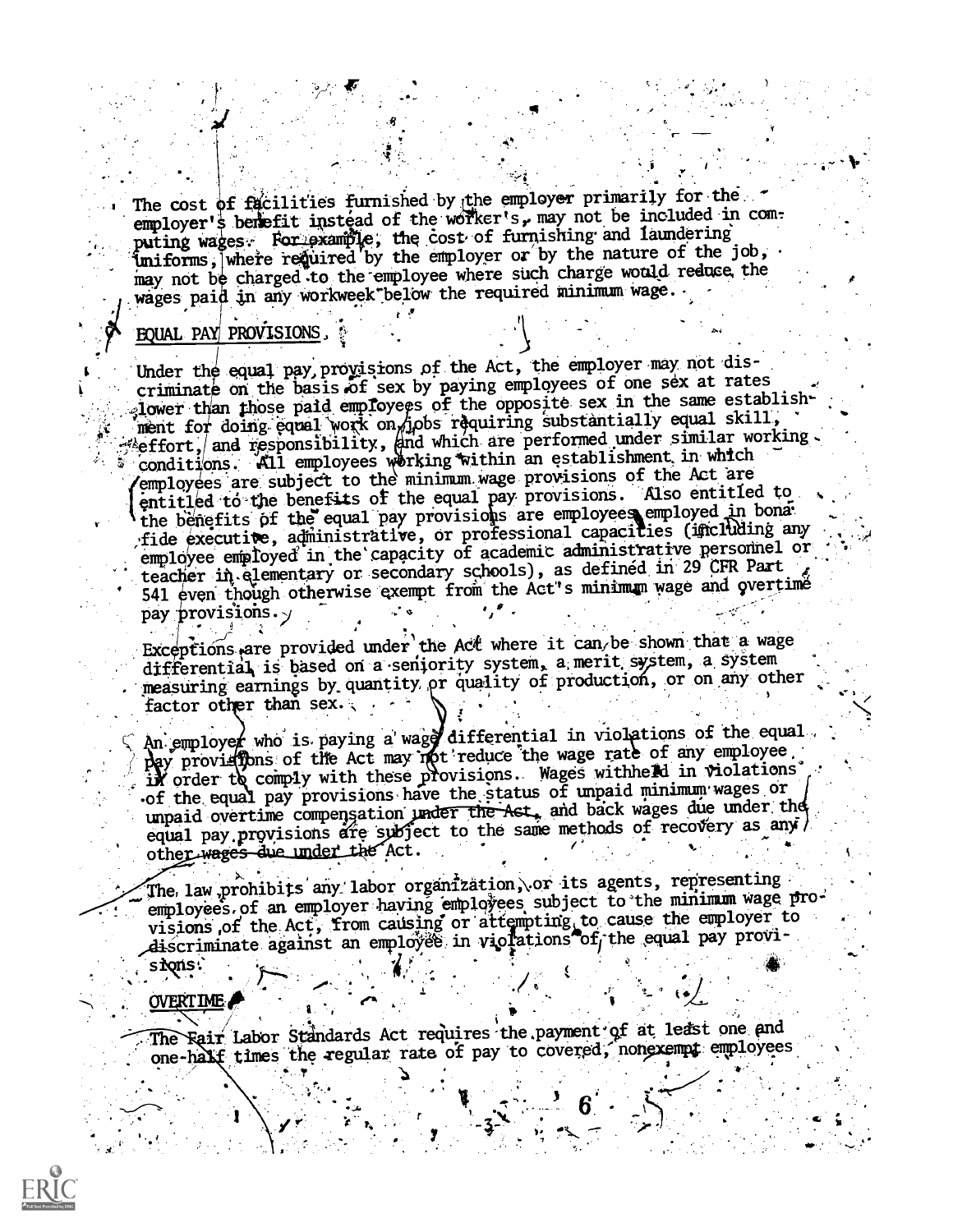after 40 hours of work in a workweek. It does not require that an employee be paid each week. The employer and make the wage of salary pay  $\epsilon$ mployee be paid each week. The employer may make the wage or salary paymonth, or once a month. What the Act does require is that both minimum wage and overtime pay must be computed on the basis of hours worked each workweek standing alone. The employer cannot average the hours of work over two or more workweeks.

Overtime pay must normally be paid on the pay day for the pay period in which it is worked. Overtime hours may not be accumulated and taken off  $\therefore$  at any time subsequent to the period in which it is worked.

1--7-7.

 $\bullet$  . The set of  $\bullet$ 

Before overtime, pay can be computed it if necessary to determine the employee's regular rate, since the Act requires payment for overtime hours at not less than one and one-half times the regular rate of pay. The regular rate of pay may not be less than the statutory minimum, and includes all remuneration .for employment except certain payments excluded by the haw itself.

The regular rate for an employee paid solely or an hourly rate is the employee's hourly rate. One and one-half times this rate must be paid to covered, nonexempt employees after 40 hours of work in a workweek. For an employee who is paid a salary for a specified number of hours a week; the regular rate is obtained by dividing the weekly salary by the spetified hours. One-half this rate is due the employee for each hour over 40 up to the specified number of hours, after which time and one-half the regular rate is due. If a salary is paid as straight time pay for whatever number of hours is worked in a workweek, and is large enough to. provide pay' at or above the minimum wage rate for the longest week worked by the employee, the regular rate is obtained by dividing the salary by the total hours worked each week. One-half this rate is due for all hours worked in excess of 40 in the workweek. If a salary is paid on other than a weekly basis, the weekly pay must ordinarily be determined in order to compute the regular rate and overtime pay. For instance, if the salary is paid for a half-month, multiply the salary by 24 and divide the product by 52 to get the weekly equivalent. 'A monthly salary should be, multiplied -by 12 and the product divided by 52.

### HOURS WORKED

. .

An employee who is subject to the Act in any workweek must be paid in accordance with its provisions for all hours worked in that workweek. In general, hours worked includes all the time an employee is required to be on duty or on the employer's premises or at a-prescribed workplace, and all the time, during which the employee  $\frac{1}{2}$ s suffered or permitted to work. for the employer, including any work performed at home by clerical employees.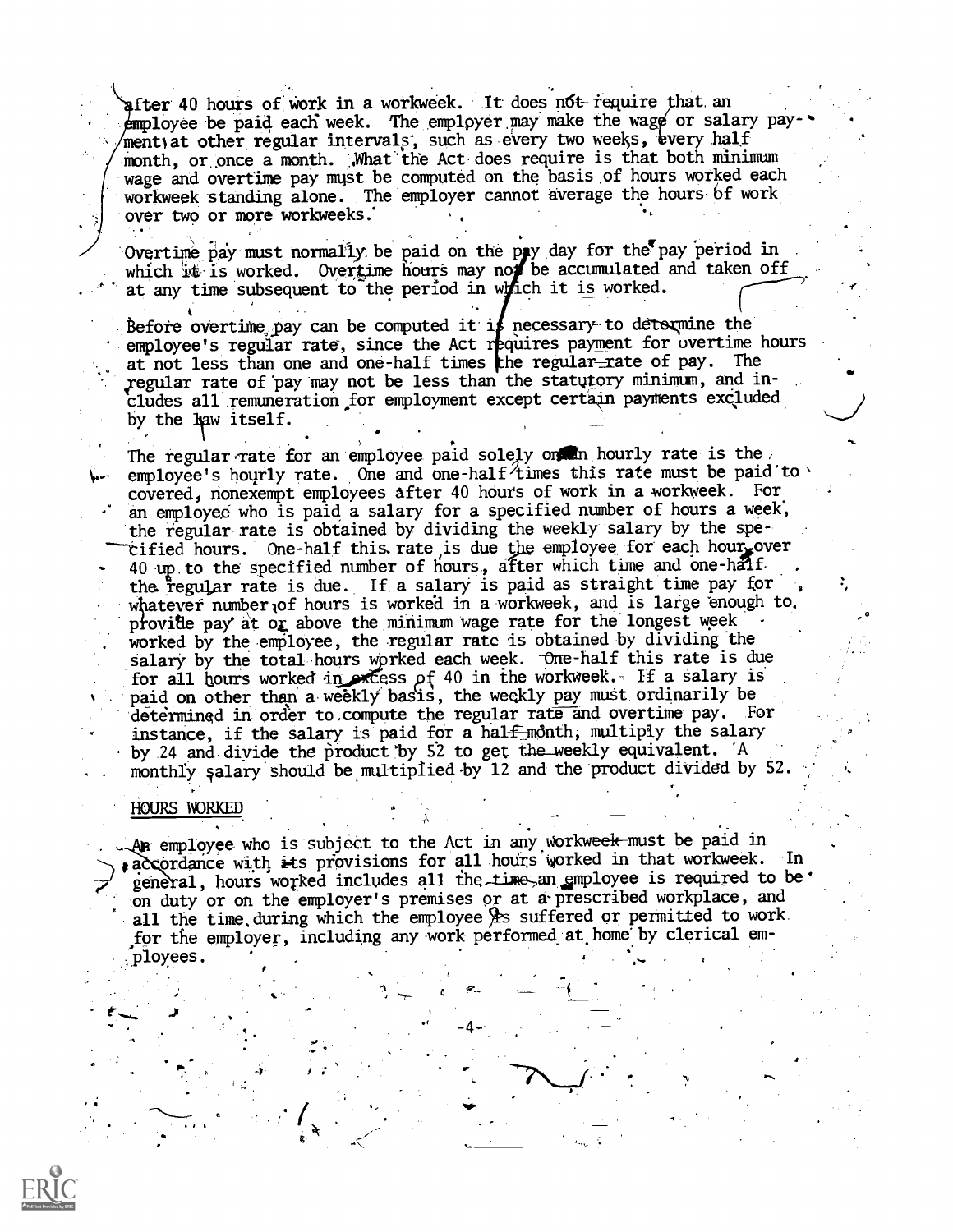### **EXEMPTIONS**

Executive, administrative, and professional employees: Employees employed in a bona fide executive, administrative, or professional capacity<br>https://www.capacity.of.academic.administratives.com (including any employee employed in the capacity of academic administrative personnel or teacher in elementary or secondary schools), as defined in Regulations, Part 541; are exempt from the minimum wage and hours pro $v$ isions of the Act but are covered by, the equal pay provisions.

While preschools engage in some educational activities for the children, employees whose primary duty is to care for the physical needs of the children would not ordinarily meet the requirements for exemption as teachers. This is true even though the term "kindergarten" may be applied to the ordinary day care center. However, bona fide teachers in a  $\cdot$ kindergarten which is part of an elementary school system are still considered exempt under the same conditions as a teacher in an elementary,  $\sim$ school.

### CHILD LABOR PROVISIONS

Sixteen is the basic minimum age for employment in occupations other than monagricultural occupations declared hazardous by the Secretary of Labor to which an 18 year minimum age applies.

Minors 14 and 15 years of age may be employed in a variety of nonmanu,  $\frac{u}{2}$ facturing nonhazardous  $q\zeta$ upations. Such employment must be confined to  $\cdots$ outside school hours and between the hours of 7 a.m. and 7 p.m. (except from  $\frac{1}{2}$  a.m.  $\frac{1}{2}$  p.m. (except from June 1 through Labox Day when the closing hour is 9 p.m.), not more than  $3$  hours on a school day, 18 hours in a school week, 8 hours on a non- $\bullet$ . school day, 40 hours in nonschool weeks.

film and the second

Where both State and Federal child labor standards apply, the more Stringent standard must be observed. .

Employers are required to obtain proof of age in accordance with the Secretary's regulation. Any person who violates the child labor provisions br any regulation issued thereunder is subject to a civil penalty not to exceed \$1,000 for each violation.

### **RECORDS**

Employers are required to keep records on wages, hours, and other items listed in the recordkeeping regulations (Regulations, Part 516). No particular form of records is required. Time clocks are not required, but all hours, worked each workday and the total hours worked each workweek must be recorded, in some manner for nonexempt employees. Records of the required information must be preserved for  $3$ -years.

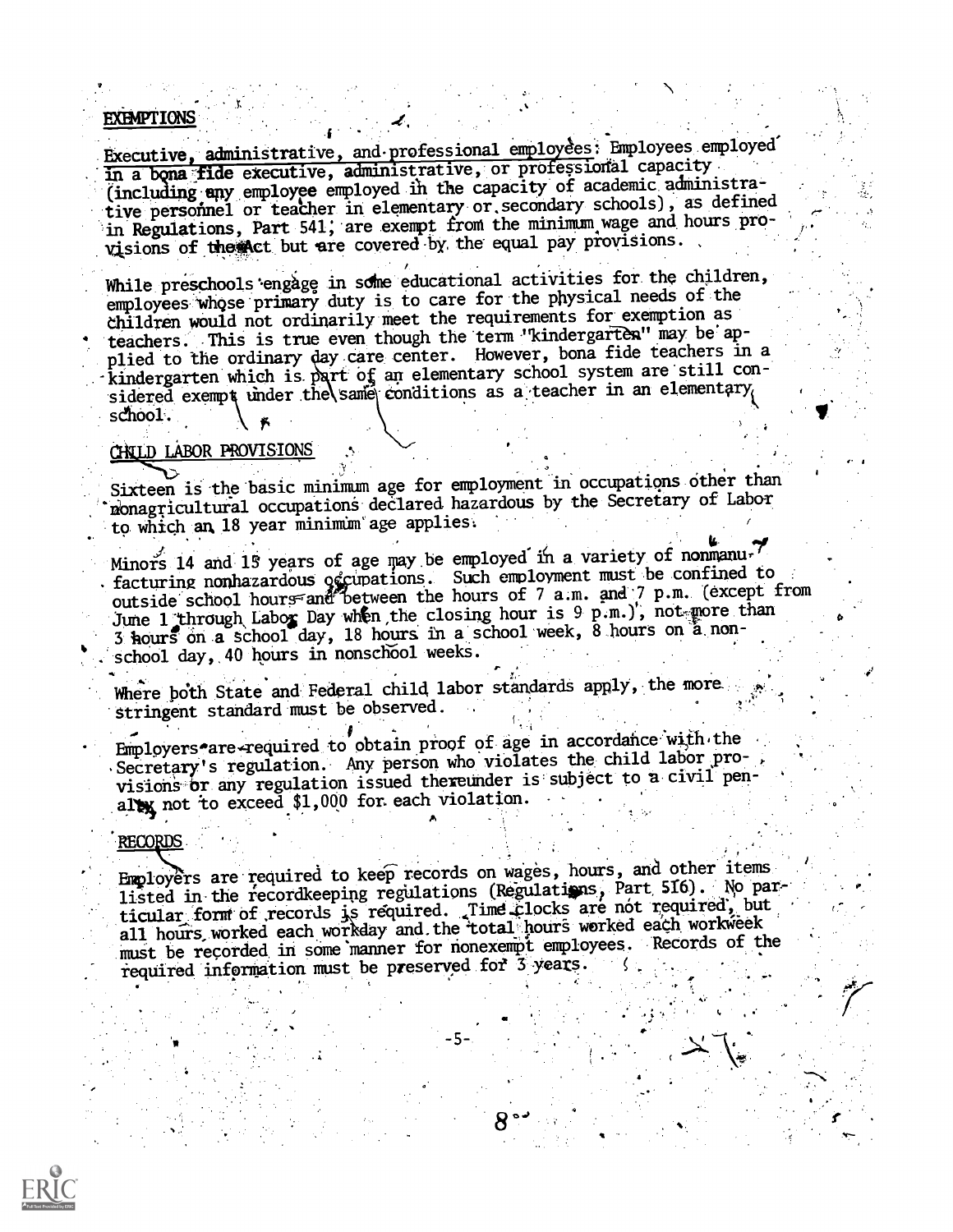The covered preschool must display a Notice to Employees where the employees may readily see it. This poster, which briefly outlines the Act's basic requirements, may be Obtained free from the nearest office of \_the W-H

### **ENFORCEMENT**

Authorized representatives of the W-H Division may investigate and gather data regarding wages, hours, and other conditions 'and practices of employment. The Act provides these methods of recovering unpaid minimum and/or overtime wages:  $(1)$  the Administrator may supervise the payment of back wages; (2) in certain\circumstances the Secretary of Labor may bring suit. for back pay and an equal amount as liquidated damages; (3) an employee. may sue for back wages and an additional sum as, liquidated damages plusattorney's fees and court costs; and (4) the Secretary of Labor may also obtain a court injunction restraining violations of the law, including. the unlawful withholding of proper minimum wage and overtime pay.

It is a violation of the law to discharge or otherwise discriminate against an employee for filing a complaint or participating in a proceed-<br>ing under the law.

Willful violations may be prosecuted criminally, and the violator fined up to  $$10,000$  on each count. A second conviction for such a violation'may result in.'imprisonment.

A 2-year statute of limitations applies to the recovery of back wages except in the case of willful violations, in which case a 3-year statute of  $\frac{1}{2}$ limitations would be applicable.

### THE AGE DISCRIMINATION IN EMPLOYMENT ACT

This Act (which is also enforced by the W-H Division) promotes the employment of the older worker based on.ability rather than age; prohibits arbitrary age discrimination in employment; and helps employers and em $\mathcal{L}$ ployees find ways to meet problems arising from the impact of age on employment. It prohibits arbitrary discrimination in employment, based on<br>age, by employers of 20 or more persons in an industry affecting commerce, employment agencies serving such employers, and labor organizations with 25' or more members in an industry affecting commerce and most employees of Federal, State and local Governments.

Federal, State and local Governments.<br>Most individuals who are at least 40 but less than 65 years of age are , protected from age discrimination in matters of hiring, discharge, come, pensation, or other terms, conditions, or privileges of employment.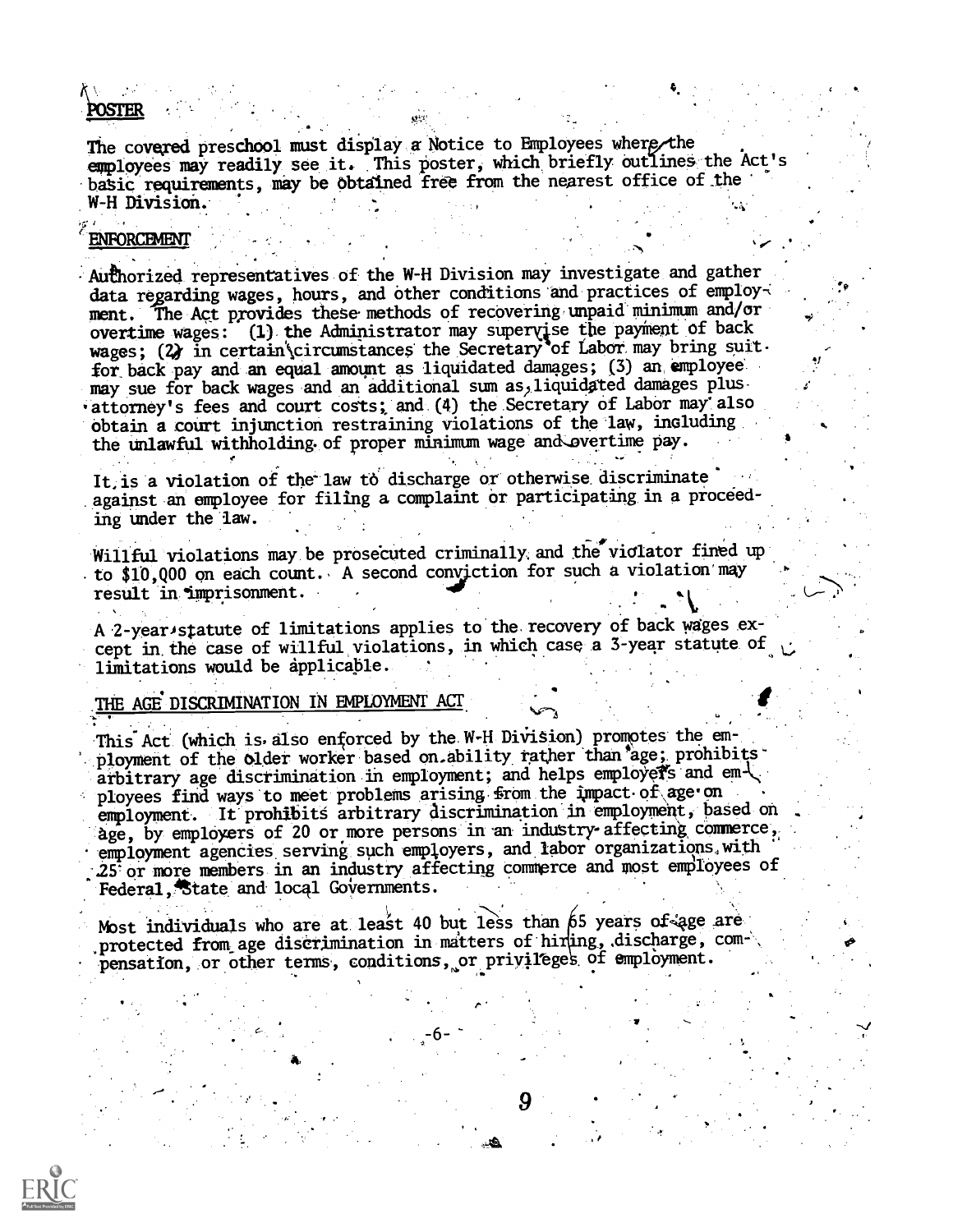# THE FEDERAL WAGE GARNISHMENT LAW

The Federal Wage Garnishment Law (Title III of the Consumer Credit Pro tection Act, also enforced by the Wage and Hour Division) sets restrictions on the amount of an employee's earnings that may be deducted in any one week through garnishment proceedings and on discharge from employment by reason of garnishment. When an employee's disposable  $\ddot{\xi}$  earnings---the part remaining after deductions required by law are. made---are more than \$92 a week, up to 25% of the disposable earnings may be garnished. Where the disposable earnings are \$92 or less, only the amount over \$69 may be garnished. This law does not change most affect any provision of a State law that provides greater restrictions on garnishments than under Federal law.

### ∠LIST OF PUBLICATION

1324

GPO 901-304

Fair Lábor Standards Act Recordkeeping Regulations, 29 CFR 516 Wage Payments under the FLSA, 29 CFR 531 Executive, Administrative, Professional and Outside Salesman Exemptions, WH Publ. 1363 Overtime Compensation, WH Publ., 1325 Hours Worked, WH. Publ. 1344 Equal Pay for Equal Work, 29 CFR 800 Child Labor Bulletin 101 Age Discrimination in Employment, 29  $CFR$  850 and 860 Federal Wage Garnishment Law, WH Publ.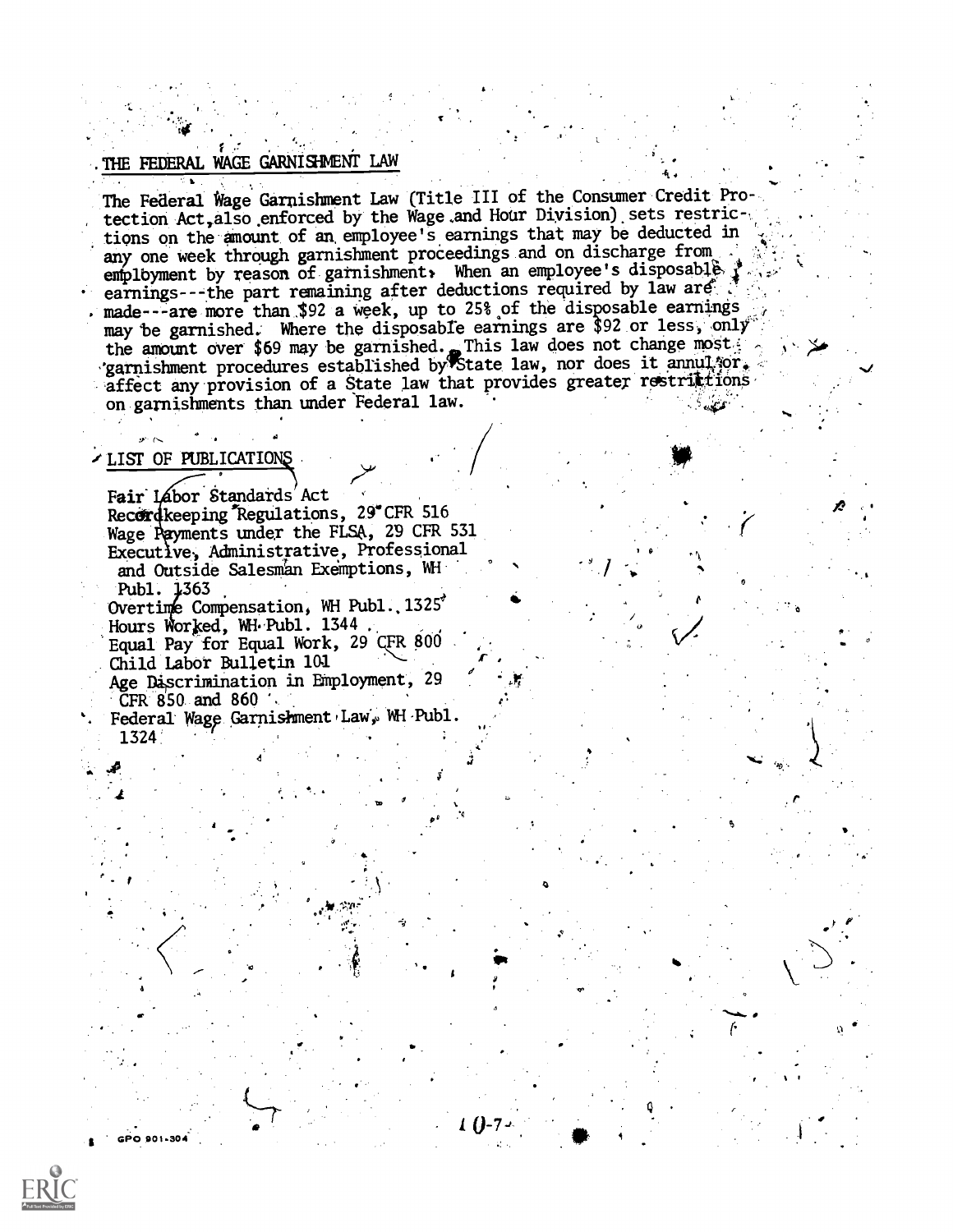$\frac{1}{2}$  ,  $\frac{1}{2}$  $\sim$   $\sim$ 

 $\lambda$ 

 $\hat{\boldsymbol{\beta}}$  $\hat{\boldsymbol{\epsilon}}$  $\frac{1}{\sqrt{2}}$ 

 $\overline{\phantom{0}}$  $\overline{\phantom{a}}$  $\sim$ 

 $\cdot$ 

 $\frac{\partial}{\partial t}$ 

م.<br>ا  $\ddot{\phantom{0}}$ 

 $\frac{1}{2}$  $\frac{1}{\sqrt{2}}$ 

 $\label{eq:2} \frac{1}{\sqrt{2}}\sum_{i=1}^n\frac{1}{\sqrt{2}}\sum_{i=1}^n\frac{1}{\sqrt{2}}\sum_{i=1}^n\frac{1}{\sqrt{2}}\sum_{i=1}^n\frac{1}{\sqrt{2}}\sum_{i=1}^n\frac{1}{\sqrt{2}}\sum_{i=1}^n\frac{1}{\sqrt{2}}\sum_{i=1}^n\frac{1}{\sqrt{2}}\sum_{i=1}^n\frac{1}{\sqrt{2}}\sum_{i=1}^n\frac{1}{\sqrt{2}}\sum_{i=1}^n\frac{1}{\sqrt{2}}\sum_{i=1}^n\frac{1$  $\ddot{\phantom{0}}$ 

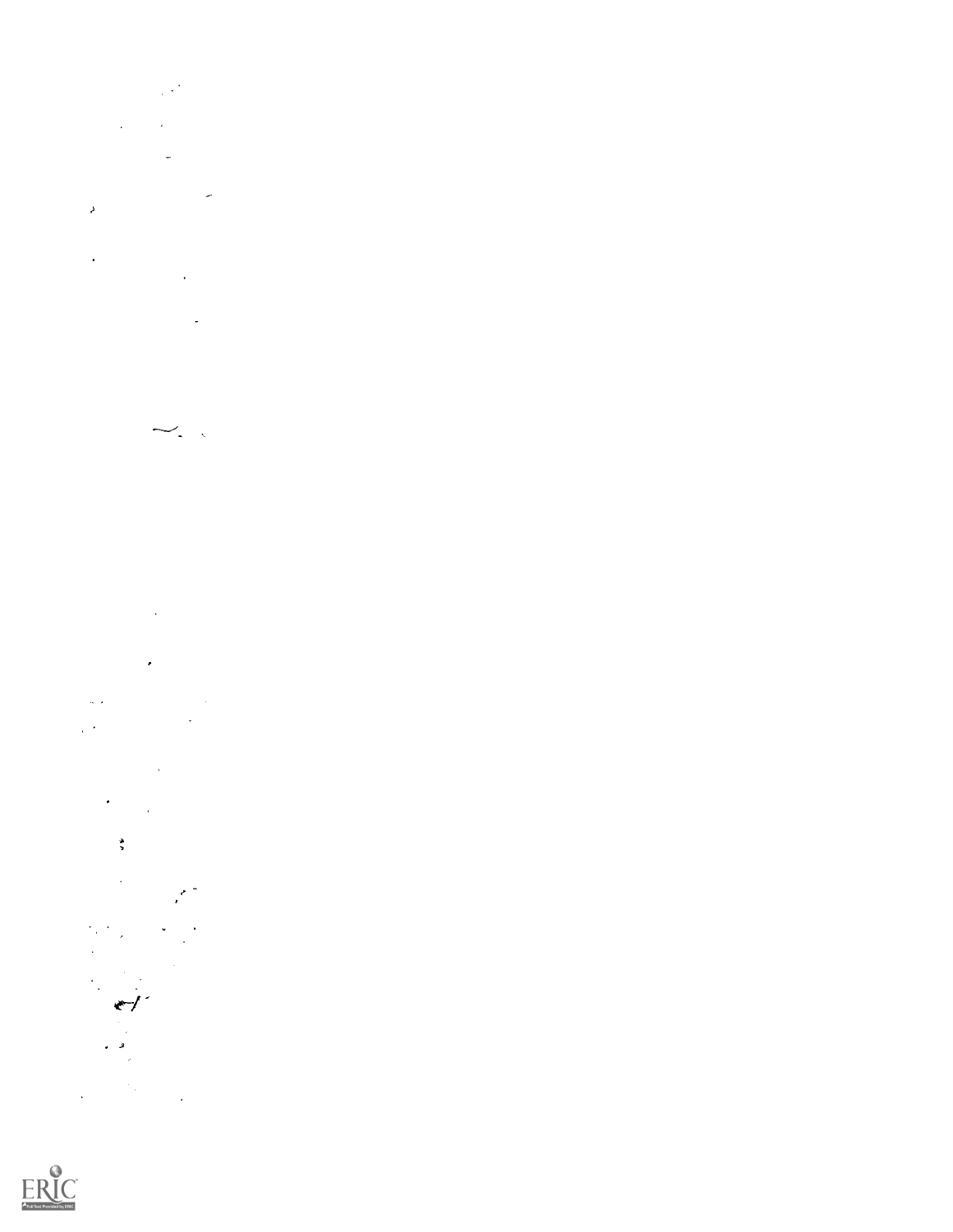















ERI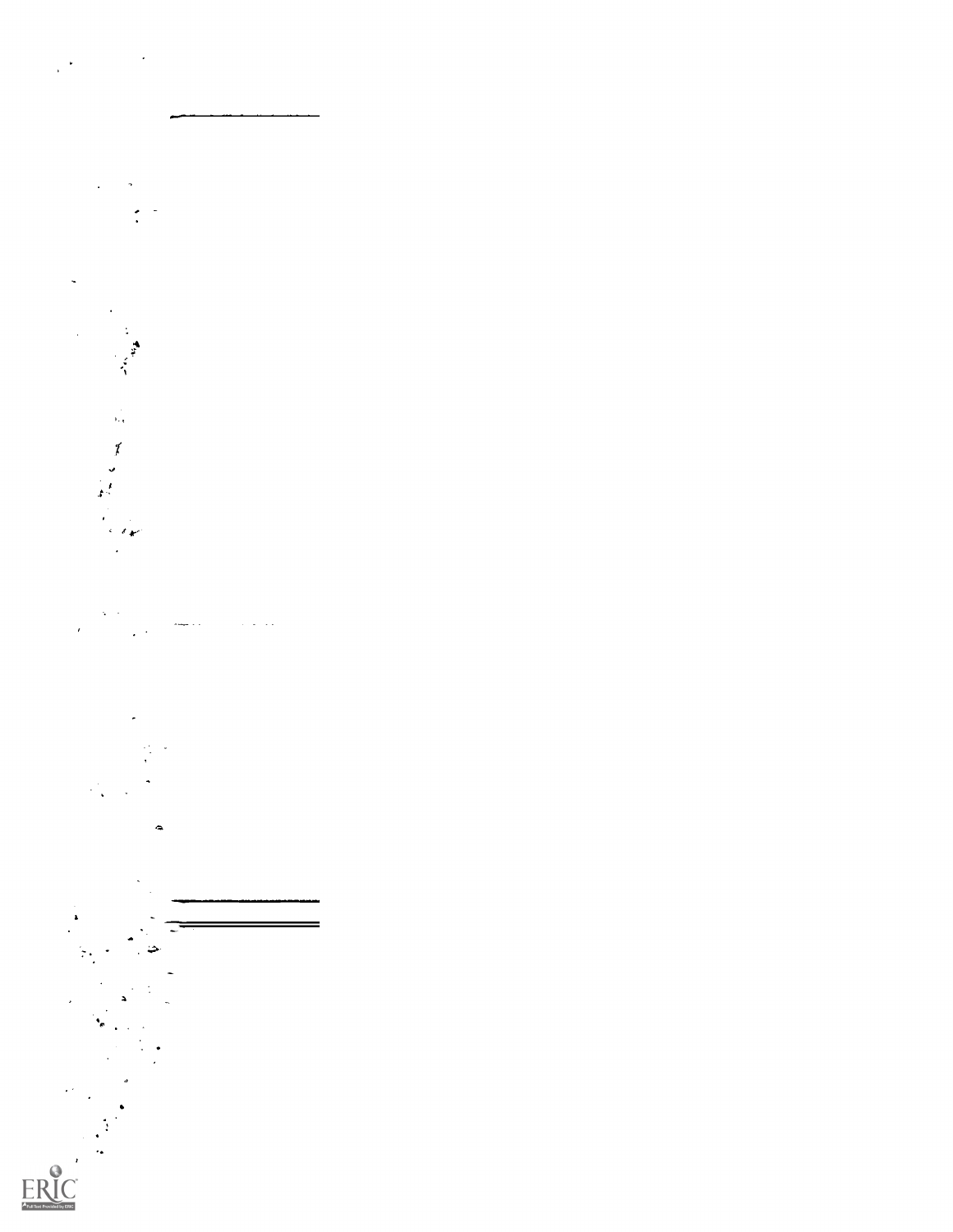

# $\ddot{\phantom{1}}$

 $\ddot{\cdot}$ 

 $\cdot$ 

 $\ddot{\phantom{0}}$ 

第三岁